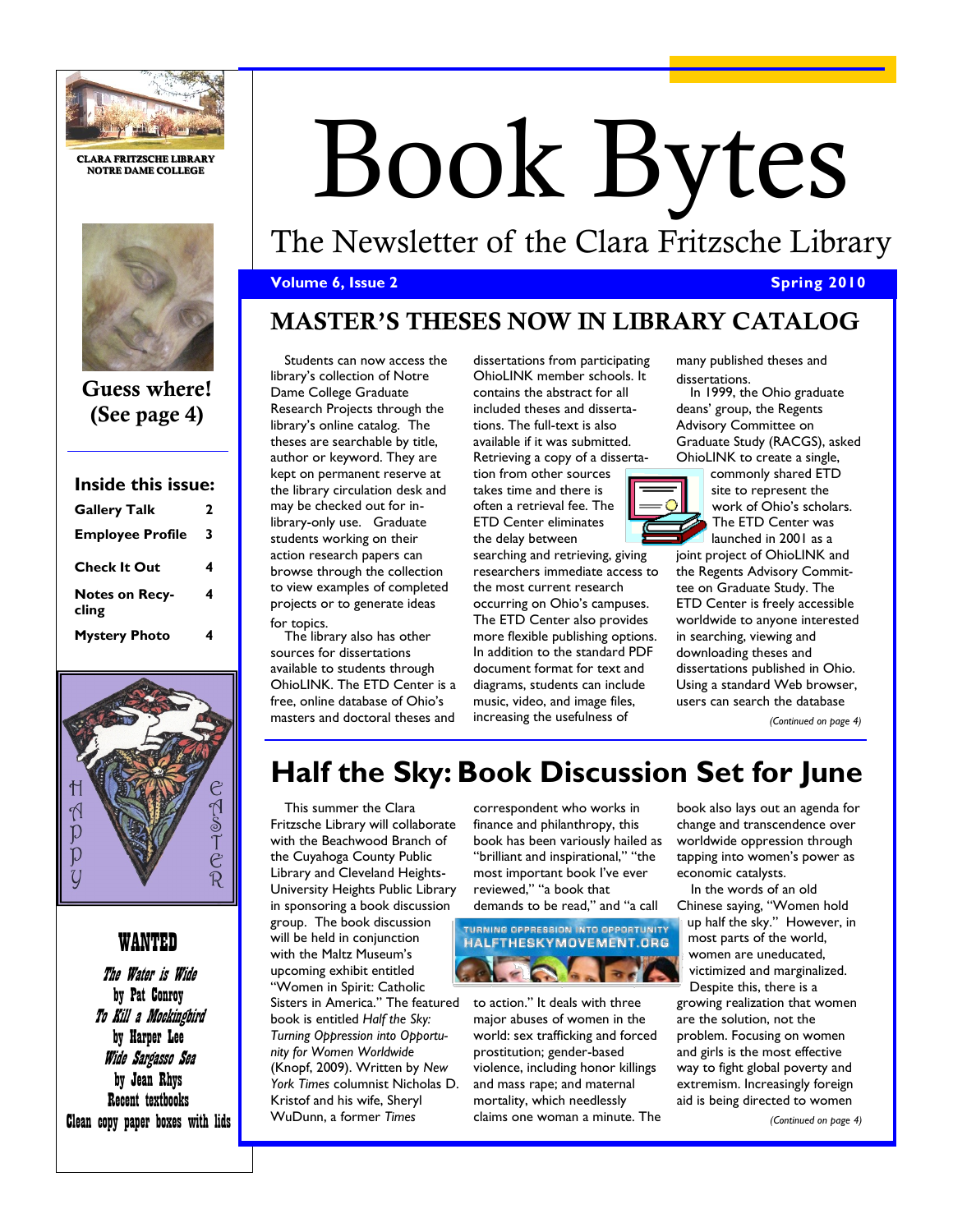# **Gallery Talk**

#### **A VIEW FROM THE TOP**

It's still not too late to catch the Clara Fritzsche Library's latest exhibit, "Alphabet Aerials" an exhibit

of images of the letters A to Z as seen from an aerial perspective by local photographer Yvonne R. Sanderson. Throughout her 23-year career, Sanderson has combined her passion for photography and love of aviation. She is a licensed sailplane

pilot who, with her professional pilot husband, Mark, at the controls, creates distinctive aerial images in northeast Ohio and surrounding states from their Cessna 172 airplane based at Cuyahoga County

Airport in Richmond Heights, Ohio. The letter shapes were first seen by accident then by intention over two and a half years of flying commercial aerial photography assignments from their home base at Cuyahoga County Airport to the East Coast and upper Midwest of the United States. It became their obsession to complete the entire English alphabet from A to Z. The letter "G" was the final and most challenging letter to find and it is the only one that received computer attention — it was flipped horizontally. A variety of digital cameras were used as the technology has evolved over the duration of the project, from a FugiS1, 6 mega pixel to their current Canon 1Ds Mark III, 21 mega pixel — along with their Cessna 172 aircraft which is equipped with a 180

horsepower engine.

Sanderson studied at the International Center of Photography in New York City and the Wooster Art Center in Danbury, Connecticut. In June 2009 she received a Master Photographer Award at the Professional Aerial Photographers Association's annual convention in Tampa, Florida. She also won the PAPA International Judge's Choice Award, best in the commercial category for her commissioned aerial image of Progressive Field on opening day 2008. Two of her black and white aerial images of Cleveland are in the Progressive Corporation's art collection and three aerials are in the 1995 official Cleveland Bicentennial book, "Images from the Heart." She recently exhibited at the Fairmount Center for the Arts in Novelty, Ohio, in a two-person

graduated from Brush High School, Sanderson is also the owner and founder of Focal Plane Photography, LLC, a South Euclid business she and her husband run from their home. The company specializes in aerial work for construction

show entitled "Abstracts & Aerials." A South Euclid native who

> progress and real estate development clients, as well as stock library images and keepsake gifts. In June 2009 Yvonne was awarded a Female Business Enterprise (FBE) certificate by the City of Cleveland. An opening reception

was held on Thursday, February 11th from 5:00 to 7:00 p.m. During the opening the artists presented the library staff with a full-color aerial photograph of the campus for its permanent collection as well as copies of a custom-designed poster containing the complete aerial

alphabet commemorating the Notre Dame exhibit. A spiral bound alphabet book is also available for purchase at the library circulation desk and retails for \$20

a copy. The exhibit is free and open to the public

and runs through March 31, 2010. The show may be viewed during library hours:

Monday-Thursday 8 a.m.-10 p.m.; Friday 8 a.m.-5 p.m.; Saturday 9 a.m.- 5 p.m.; Sunday 1-10 p.m. For more information about the exhibit, contact Karen Zoller at 216-373- 5267 or check the library website at [www.notredamecollege.edu/](http://www.notredamecollege.edu/resources-and-services/clara-fritzsche-library) [resources-and-services/clara](http://www.notredamecollege.edu/resources-and-services/clara-fritzsche-library)[fritzsche-library.](http://www.notredamecollege.edu/resources-and-services/clara-fritzsche-library)

### **ARTIST EXPLORES SPIRITUAL THEMES**

Notre Dame College's Clara Fritzsche Library will host "Lachrymae Rerum: Retrospective Works on Paper," by artist and art professor Constance Pierce. The exhibit will run from Thursday, April 8 through May 15, 2010. An opening reception will be held on Thursday, April 8th from 7 to 9 p.m. Pierce is drawn toward the archetypal aspects of Judeo Christian religious experience, but expresses these themes in a contemporary idiom. She often works with images of pilgrimage, lamentation, absolution and transcendence. Pierce uses such themes to flesh out parable, and to reveal the relevance

of the ancient stories to our world of dissonance and division. She is not afraid to confront these images in all of their darkness and light, and, in fact, embraces them for the revelations they provide about the human soul. One series of work entitled "Lamentations" is a visual meditation expressing the haunting and disturbing consequences of war, and posing questions on issues of faith, tolerance and ethics.

Constance Pierce is associate professor of painting and drawing at St. Bonaventure University in western New York. She received her BFA from the Cleveland Institute of Art where she was awarded the Helen Green Perry Award for European Travel and Study, then received her Master of Fine Arts from the Hoffberger School of Painting of the Maryland Institute, College of Art in Baltimore. Her sketchbooks were featured in two exhibitions at the National Museum of

Women in the Arts in Washington, DC. Her monotypes and sketchbooks are in the permanent collection of this museum, as well as the Archives of American Art of the Smithsonian Institution, Georgetown University Special Collections, the International Marion Research Institute at

the University of Dayton, and the Yale Center for British Art: Prints and Drawings sketchbook archive among others.

Constance has exhibited regionally and nationally. In March she will be part of an invitational exhibition of twelve artists entitled

"Art on Paper" at the Toyota

#### **Library Gallery Receives Grant Money to Partner with Morgan Conservatory**

The Clara Fritzsche Library's Book-A-Year Gallery was one of a

PAPERMAKING

select group of venues chosen to be part of "Paper Cleveland," a joint exhibition sponsored by the International Association of Hand Papermakers and Paper Artists (IAPMA) scheduled to take place in October 2012 in which all of the participating galleries will have exhibits that include

works made of handmade paper. The exhibition is a project of the **Upcoming Events**

April 8-May 15, 2010 "Lachrymae Rerum: Retrospective Works on Paper" by Constance Pierce. Opening reception: Thursday, April 8th 7:00 to 9:00 p.m.

Coming this summer June-August 2010 "In Bloom at Notre Dame" vivid florals in oil and acrylic by Maureen Lanza. Details to follow…



For more information on these and other library exhibits, contact Karen Zoller at x5267 or [kzoller@ndc.edu](mailto:kzoller@ndc.edu?subject=Upcoming%20Library%20Events)

Museum of Fine Art located in Aichi, Japan. Her work has been featured in articles and reviews in the *Washington Post,* Chicago's *New Art Examiner,* the *New York Times,* the *New Haven Register,* the Yale *Bulletin,*  the *Cleveland Plain Dealer* and *IMAGE: Journal of Art and Religion.* Constance often conducts hands-on workshops on her original special expertise of "Imaging Journals."

The exhibit is free and open to the public and may be viewed during library hours:

Monday-Thursday 8 a.m.-10 p.m.; Friday 8 a.m.-5 p.m.; Saturday 9 a.m.- 5 p.m.; Sunday 1-10 p.m. For more information about the exhibit, contact Karen Zoller at 216-373 5267 or [kzoller@ndc.edu](mailto:kzoller@ndc.edu?subject=Lachrymae%20Rerum%20exhibit)

Morgan Art of Papermaking Conservatory and Educational Foundation of Cleveland, Ohio and will be held in conjunction with the Joint International Conference of IAPMA and

Friends of Dard Hunter, Inc., to take place in Cleveland from October 17-21, 2012. Previous conferences have been held throughout the world including Steyrermuehl, Austria; Burnie Tasmania, Australia; Banff, Canada; Sarteano, Italy; Duzniki Zdroj, Poland; Geneva, Switzerland; Joenju, South Korea; and Oxford, U.K. The FDA





#### **Page 2 Book Bytes**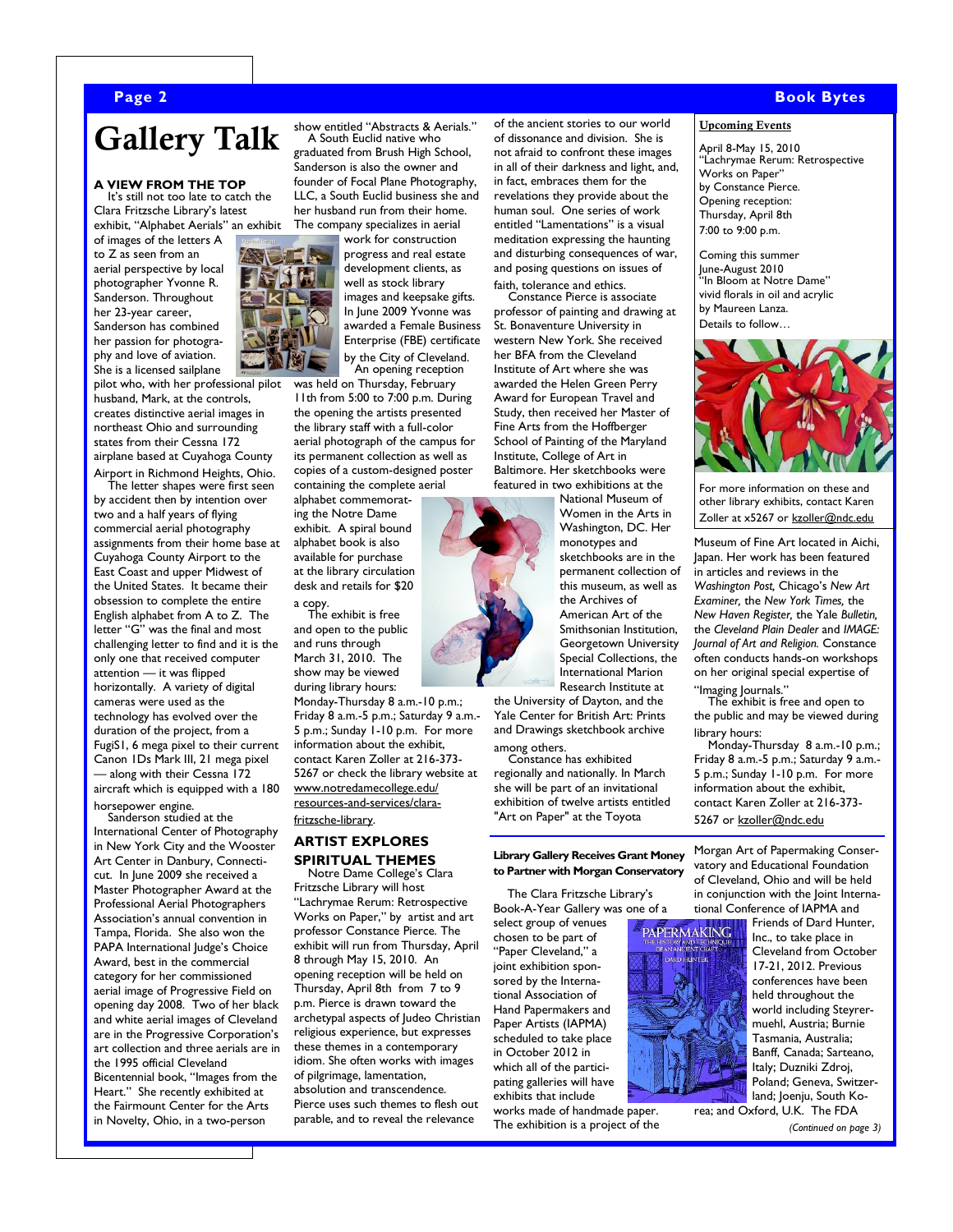#### **Volume 6, Issue 2 Page 3**

United States. This will be only the second time in the history of these two organizations that a joint conference will be held.

The Morgan Art of Papermaking Conservatory and Educational Foundation is an Ohio non-profit art center dedicated to the preservation of handmade papermaking and the art of the book. It was founded in 2006 by Cleveland visionary and artist Tom Balbo, in honor of Charles "Ted" Morgan, (1910-2009), a life-long supporter of the arts. Together Balbo and Morgan envisioned an art center devoted to the continuation and preservation of the art of hand papermaking and the book. The Morgan Conservatory strives to become an internationally recognized professional paper mill, book arts center and teaching museum. They also seek to set the standard for the integration of sustainable environments and reclaiming urban green space and working methods into the papermaking and book art practices. From the old machine shop that they converted to house the Conservatory's main building; to the use of recycled items for construction, fixtures and furniture; to planting the Kozo tree, a member of the Mulberry family grown to provide a renewable source of fine paper pulp through harvesting the bark, the Morgan strives to teach by example.

holds yearly conferences in the *(Continued from page 2)* Founded in 1986 in Düren, Germany, IAPMA is the world's leading organization for paper artists. While paper history and production are one facet of the Association's activities, the central

> focus is paper's role as an art form and as a contemporary artistic medium. Its main objective is to facilitate an international exchange of artistic ideas, share information about hand papermaking and paper art, foster collabo-

#### rations on artistic projects and exhibitions, and encourage new approaches to paper arts.

Co-sponsor of the upcoming exhibition, The Friends of Dard Hunter, Inc., is also an international organization of hand papermakers. Founded in 1981, The Friends of Dard Hunter, Inc. provides a forum for information exchange and the education of its members and the public about the art, craft, history, science and technology of papermaking and the book arts. Named for noted artist and craftsman Dard Hunter (1883-1966), the activities of the organization promote and encourage the practice of hand papermaking, allied paper arts and the book arts a well as the preservation of historical sites and artifacts and the development of conservation methods.

Dard Hunter celebrated the book arts as his life's work and spent many years traveling and documenting



travels Hunter conservatory & educational foundation wrote a number

> of books about the origin and practice of papermaking in different cultures. In many of these handprinted, limited editions, Hunter used type he cut and cast and tipped-in samples of the raw materials and papers he described in the text. His best known book, *Papermaking: The History and Technique of an Ancient Craft* (Dover, 1978, c1947) is the classic reference work on the subject and is still in print.

In 1939 Hunter founded the Dard Hunter Paper Museum to house his collection of artifacts, books, archives and other materials. The collection contains a wealth of information about the craft of hand papermaking prac-

ticed in societies all over the world. Much of the collection is irreplaceable since Hunter's travels took place before the devastation of World War II. The Dard Hunter Collection documents the entire history of papermaking from its origins in China around 105 AD up to and including early papermaking machines and constitutes one of the broadest and most complete histories of papermaking in the world. Promoting interest in the Dard Hunter Collection (formerly the Dard Hunter Paper Museum), now the core collection of the Robert C. Williams Paper Museum in Atlanta, Georgia, as an important part of the world's cultural heritage is also central to the Friends' purpose.

The Conference presents an opportunity for Cleveland to demonstrate its commitment to the arts, to bring the Cleveland Arts Scene together as a force in community development and to showcase Cleveland as an "Arts Destination," a world-class arts and cultural center with vast array of artists of diverse ethnicities. Plans include a Lolly the Trolley tour for convention goers, taking them to all of the galleries involved in the joint exhibition, and providing a wonderful opportunity to showcase our College. A museum quality exhibition catalog will also be produced in conjunction with the exhibition. Check out future issues of Book Bytes for further details on the exhibition as they unfold.

# **Employee Profile: Avi Vegh**

Abraham "Avi" Vegh is a familiar presence at the Clara Fritzsche Library. Avi has been working at the library in the position of Library Assistant since 1997, at first through Bellefaire School's Summer Youth Program. A series of grants from the Jewish Community Federation and affiliated organizations funded the position until he officially became a permanent part-time employee of the

#### College in 2001.

Avi enjoys library work and likes putting things in their proper order. He is solely

responsible for all shelving of

library materials. He also assists in many other aspects of library work, including data entry, shifting the book and periodicals collections, and performing periodic inventories of our library's periodicals holdings. He has also taken

ownership of the library's recycling effort and is responsible for maintaining

the recycle bins, sorting cans and bottles into blue bags and taking papers and cardboard

to the green Abitibi dumpster.



Avi also enjoys working with computers and often assists patrons using the

library's public access computers for word processing who have questions about Microsoft Office Word. His

hobbies include chess, fantasy roleplaying video games, and watching the game shows "Jeopardy" and "Are You Smarter Than a 5th Grader?" Avi is an integral member of the library team and we are grateful for all of the hard work he has contributed over the

years in keeping our library organized.